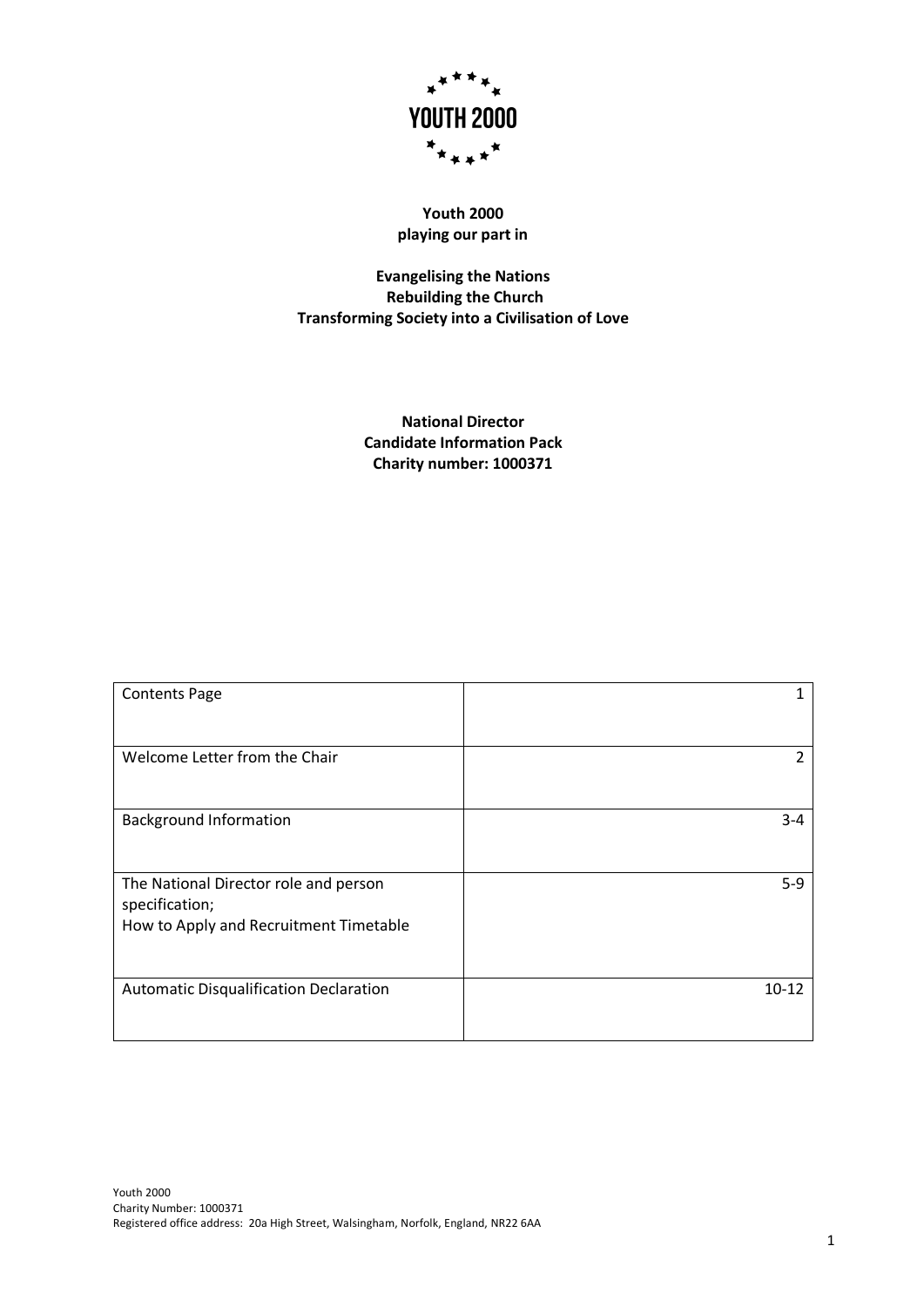

# **Welcome letter from the Chair**

On behalf of the Board of Trustees, thank you for your interest in the role of National Director at Youth 2000. This is a very exciting time to be joining Youth 2000 as we emerge into this post Pandemic era. Once again, we are determined to "put out into the deep" with a renewed culture based upon our shared vision, mission, ambition, values and charism supported by an excellent "back office" which has been designed and built over the past few years to enable us to achieve our ambitious goals.

Now even more than ever, we are convinced, that this is a moment of great opportunity. We see the deep thirst young people have for God's love and we believe that they urgently need and want to hear that they are loved, chosen, redeemed and called by God into relationship with Him - Father, Son and Holy Spirit - through the life, death, and resurrection of Jesus Christ.

As we at Youth 2000 seek to reach this new generation of young people with this timeless good news, we are looking for a gifted leader of whatever age with a real love for and ability to work with young people. As the successful candidate, you will also work closely with myself and the Board of Trustees in order to continue releasing the latent potential which lies at the heart of our mission by leading our staff and volunteers into this new and exciting phase of our mission.

I am delighted to say that you will be joining an organisation which has recently gone through huge positive transformational change. We are emerging from the Pandemic having thrived not survived. By God's grace, we have embedded a more dynamic, healthy and invitational culture at all levels of the organisation, we have been blessed with a large mission team of young people who are full of enthusiasm and commitment to the mission, we have carried out several very successful fundraising campaigns which have strengthened our finances and we have recruited an excellent board of trustees.

We believe that we are now very well set to see even more sustainable growth and with God's grace and by the power of the Holy Spirit we hope to fulfil ambitious plans which we believe are a vital part of God's plan to rebuild the Catholic Church and revitalise its mission to our nation. A critical part of our strategy will be to continue building new partnerships to equip young people to become missionary disciples and raise up exceptional leaders for the Church and our wider society.

We are at a pivotal point in our journey which provides an opportunity for the successful candidate to capitalise on the many opportunities which lie ahead to grow the mission and work of Youth 2000 during this next exciting chapter of our story.

With best wishes and prayers

Robert Toone **Chair of Trustees Youth 2000**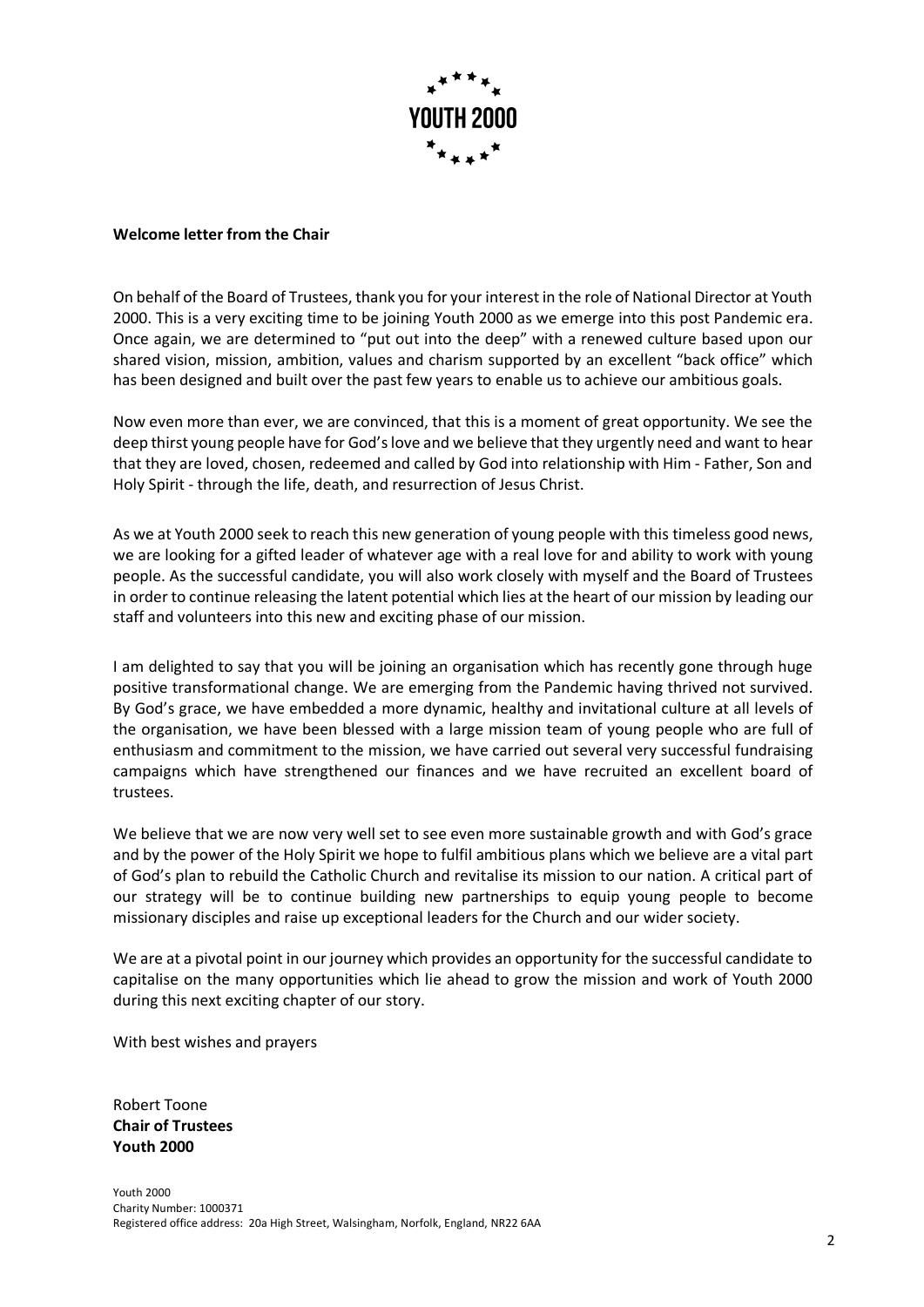

#### **Background Information**

#### **Who are we?**

Youth 2000 is an international spiritual initiative established to draw young people to a deep and lasting union with Jesus Christ, placing the Eucharist "the source and summit of the Christian life" at the centre of its mission.

It was founded in 1990, by a young English man named Ernest Williams who was inspired by John Paul II when he appealed to young people to build "a civilisation of love" during World Youth Day in 1989 at Santiago de Compostela.

The centre of Youth 2000's mission is a retreat experience which seeks to initiate and deepen young people's love for Jesus through devotion to the Eucharist (through Mass and Adoration) and encourages a devotion to Mary, especially through the Rosary. Young people are also introduced to the life transforming love and power of the Holy Spirit and the heart of their loving Father. As well as encouraging young people to benefit from the Sacrament of Reconciliation, Youth 2000 also inspires individuals to develop their love and knowledge of the Scriptures and the teachings of the Church.

What is also central to ministry of Youth 2000 is that its events are "run by young people for young people" (in cooperation with priests, religious and older lay people) and this method of peer to peer ministry, where young people bear witness to and serve their own age group, both in word and action, lies at the heart of its success. There is also the opportunity to hear vibrant talks, testimonies and make friends in a relaxed atmosphere where social and fun times are an integral part of every event.

The success of this model of ministry is manifest when we consider the international as well as the national picture. Not only has Youth 2000 been established in the USA, Germany, Ireland and France but it has also hosted events in over 40 countries across the world and with a strong presence at World Youth Days.

Many young people, both in the UK and beyond, attribute an encounter with Jesus and the Church at Youth 2000 as a major factor in their discernment of a vocation to the priesthood, religious life or single and married life. Youth 2000 also enjoys widespread support among the bishops, clergy and religious communities.

Here are just some of the many highlights of the past couple of years: During the Pandemic we immediately pivoted online reaching thousands through our mission school, bible timeline course and other online events; we are running the second year of our discipleship team and our worship school; our mission team now exceeds 100; our regular giving from young people has increased by over 400%; we have seen our "first timer" percentage rise to over 50% in our recent in person events.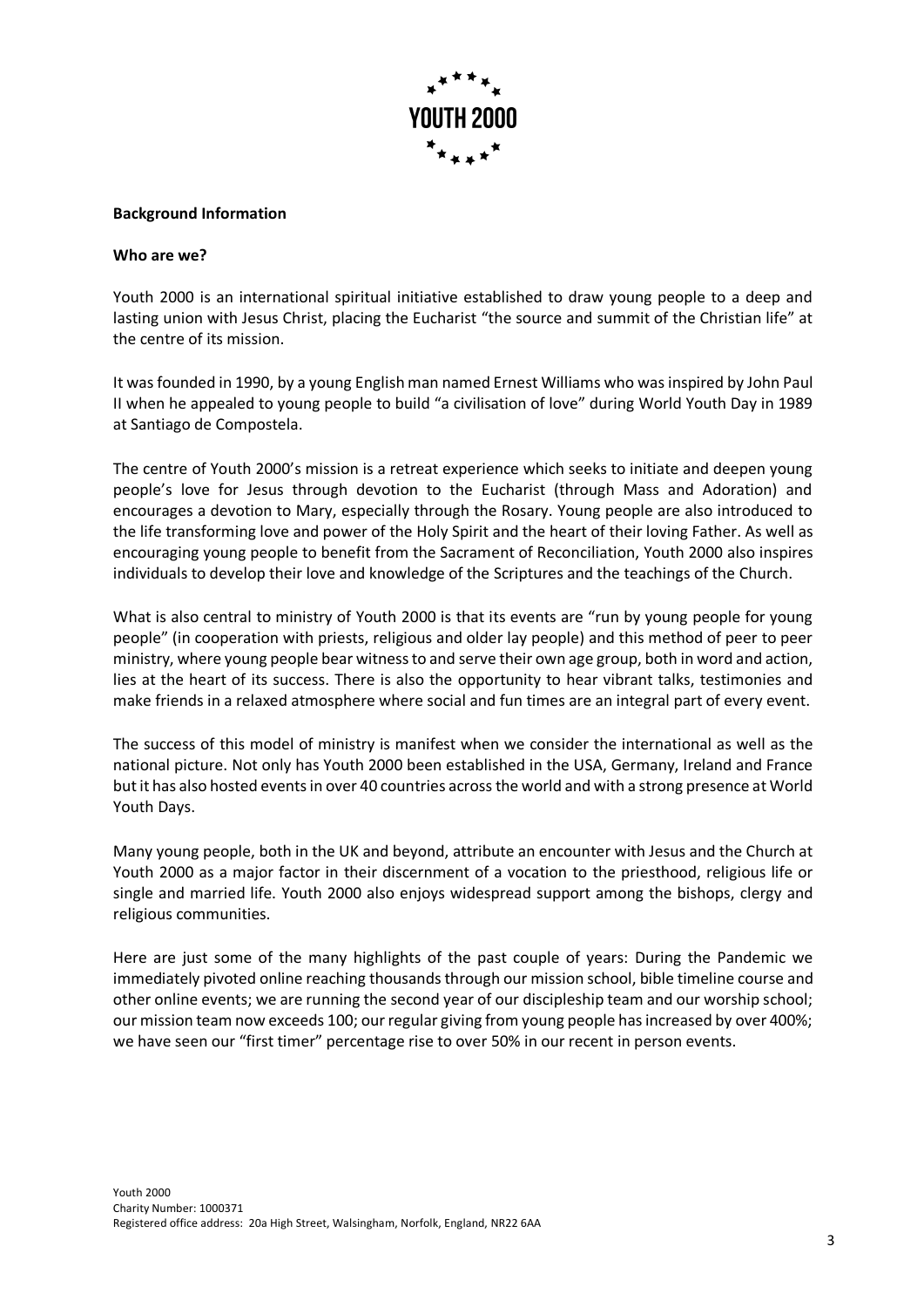

# **Our vision is that**

*Through the power of the Holy Spirit, Youth 2000 seeks to raise up a new generation of saints to evangelise the nations*

#### **Our mission is for every young person**

*To be Connected to friends Committed to Christ and His Church Commissioned for the Mission Set on fire with the Holy Spirit*

#### **What we hope to see**

*Young people set on fire with the Holy Spirit, devoted to the Eucharist and Mary, who invite their generation into relationship with Jesus Christ, rebuild the Church, and transform society into a civilisation of love*

> **Our Core Values Youth 2000 exists to evangelise and is powered by prayer (we) focus on the first timer (our events are hosted) by young people for young people (we) keep everyone safe (we) believe the impossible is possible + All for Jesus through Mary**

> > **Our Leadership Values (we are) Invitational (we seek) Humility (we live) Generosity (we pursue) Excellence**

**Our Aspirational Values Sustainability (Less is more) Spiritual Multiplication (1x2=2x2=4x2=8) Permission to innovate (What a great idea!) Inclusion (Belong, believe, behave)**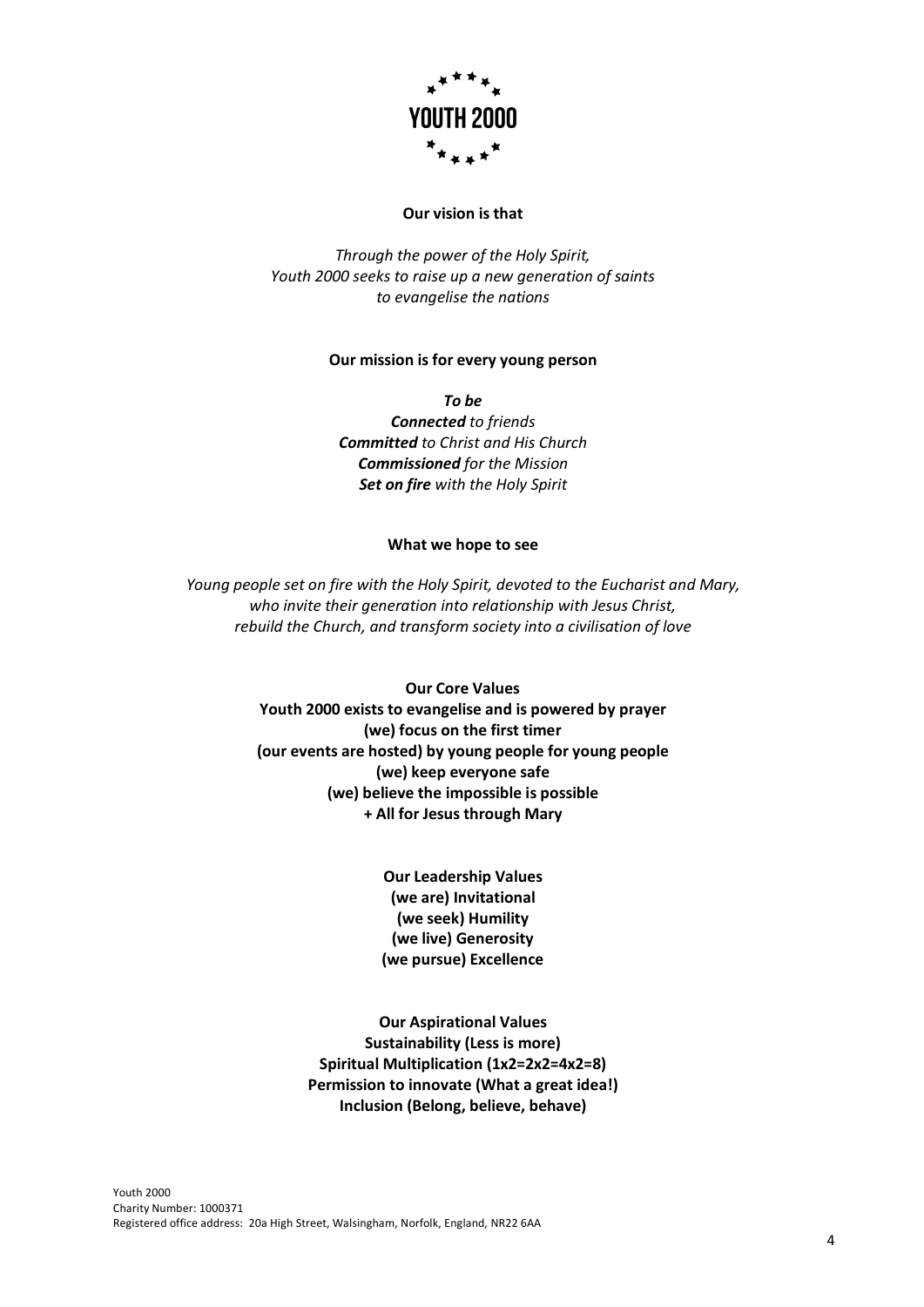

# **Youth 2000 National Director**

Reports To:

The Youth 2000 **National Director** will report to the Board of Trustees and be responsible for leading the Youth 2000 staff and wider volunteer team.

Job Overview:

We are looking for a gifted leader of whatever age with a real love for and ability to work with young people to provide the day-to-day leadership of Youth 2000. The National Director will work closely with the Board of Trustees to develop and implement the strategic plan; lead, support and develop the staff team; manage the delivery of the daily operations of the mission; promote the profile of Youth 2000 to a wide variety of stakeholders and target beneficiaries; and strengthen the sustainability of Youth 2000 through a variety of funding streams.

#### Responsibilities and Duties

The key responsibilities and duties of the Youth 2000 National Director are as follows:

#### Culture & Mission:

To lead and support the Youth 2000 staff team and develop and implement systems, processes and procedures that:

- Promote the vision, mission, ambition, values and charism of Youth 2000
- Establish a dynamic, attractive and sustainable culture
- Deliver the results set out in the Strategic Plan
- Expand and promote the work of Youth 2000 with external stakeholders by identifying new opportunities for networking and forging strong relationships between individuals and organisations within the Catholic Church

# Operational Leadership & Management:

To provide excellent day to day leadership and management of the staff, contractor and wider volunteer team, ensuring that:

- All staff have regular check-ins and an annual review
- The strategic and operational plans are understood by the team
- They are focused on achieving Youth 2000's objectives and key results
- Their performance and well-being are well managed
- They are motivated, developed and engaged so that together they form a strong team that consistently delivers high performance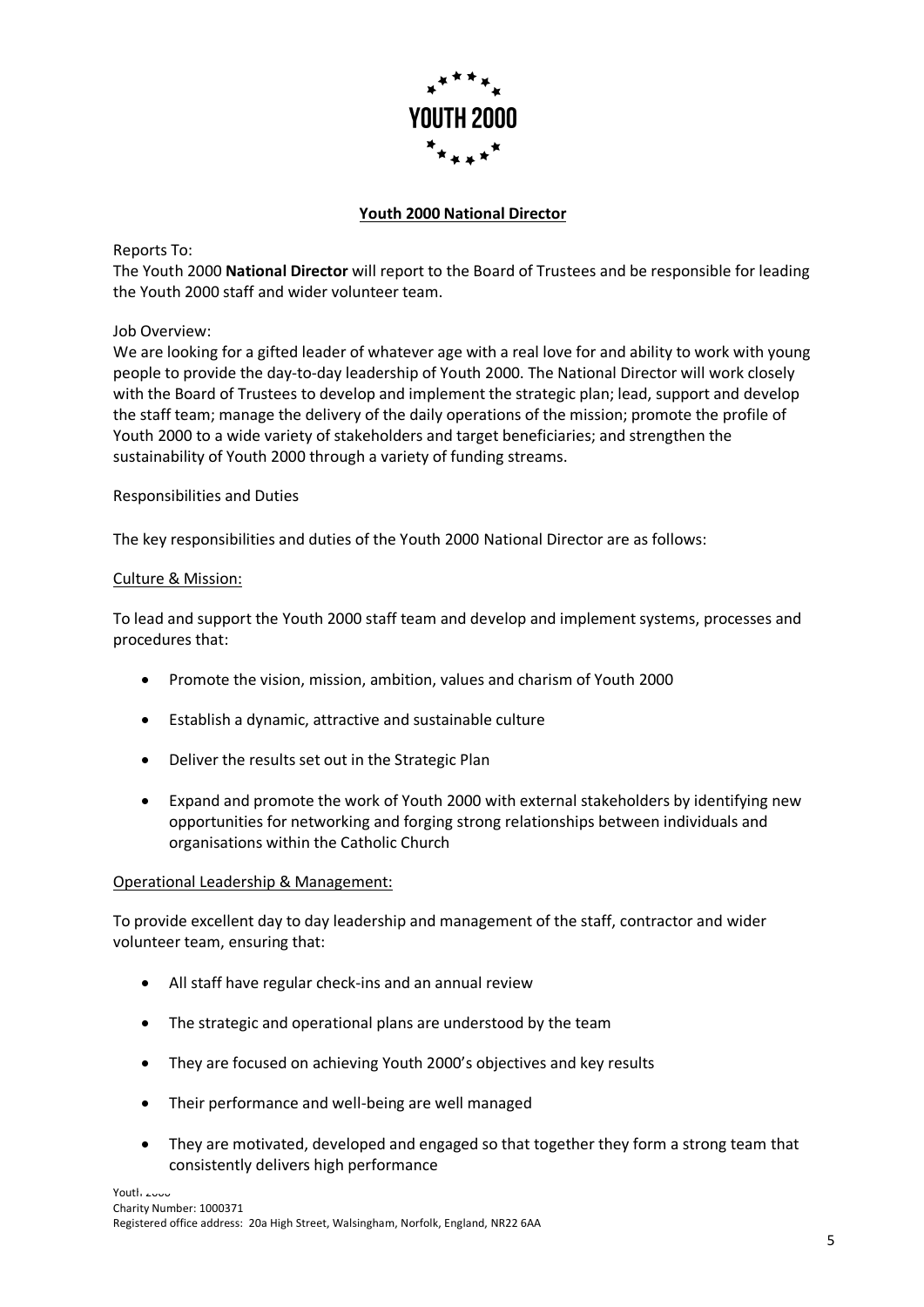

- Staff, contractor and volunteer policies and procedures are effective, compliant and accessible to all, and reflect best practice where possible
- Create a welcoming, open and vibrant place to work by ensuring that equity, diversity and inclusion are actively promoted in all activities

To ensure that Youth 2000's way of working is fit for purpose to deliver the strategic plan by:

- making the best use of technology to help minimise cost and improve effectiveness of all activities of the charity, including all major areas of operations
- enabling the gathering of data/information for analysis, tracking, reporting and impact measuring, and research purposes

# Safeguarding, Health & Safety and Legal & Regulatory Compliance

To work closely with the Head of Safeguarding and Operations Manager to develop and implement systems, processes and procedures that:

- embed a robust safeguarding and health & safety culture at all levels of the organisation
- ensure that effective systems, controls and reporting processes are developed, maintained and monitored alerting the Trustees to any issues that may require remedial action
- maintain awareness of risks and changes in the external environment that affect Youth 2000
- maintain a risk register, updating it every 3 months prior to each trustee meeting to identify and report risks and mitigation
- ensure that all activities of Youth 2000 are carried out both in compliance with all legal, statutory and regulatory requirements (for example, in terms of safeguarding, health and safety and personal data handling) and reflect best practice where possible
- maintain effective financial systems, controls and reporting processes and oversee the prudent management of Youth 2000's finances, ensuring all legal and regulatory obligations relating to the accounts, reports and returns are met in a timely manner

# Governance and Trustee Board

To work closely with the Chair and Board of Trustees by

- advising the Chair and Board of Trustees on the ongoing strategic direction and development of the organisation
- compiling and prepare an updated Strategic Plan for their approval each year
- updating the Strategic Plan as necessary for approval by the Board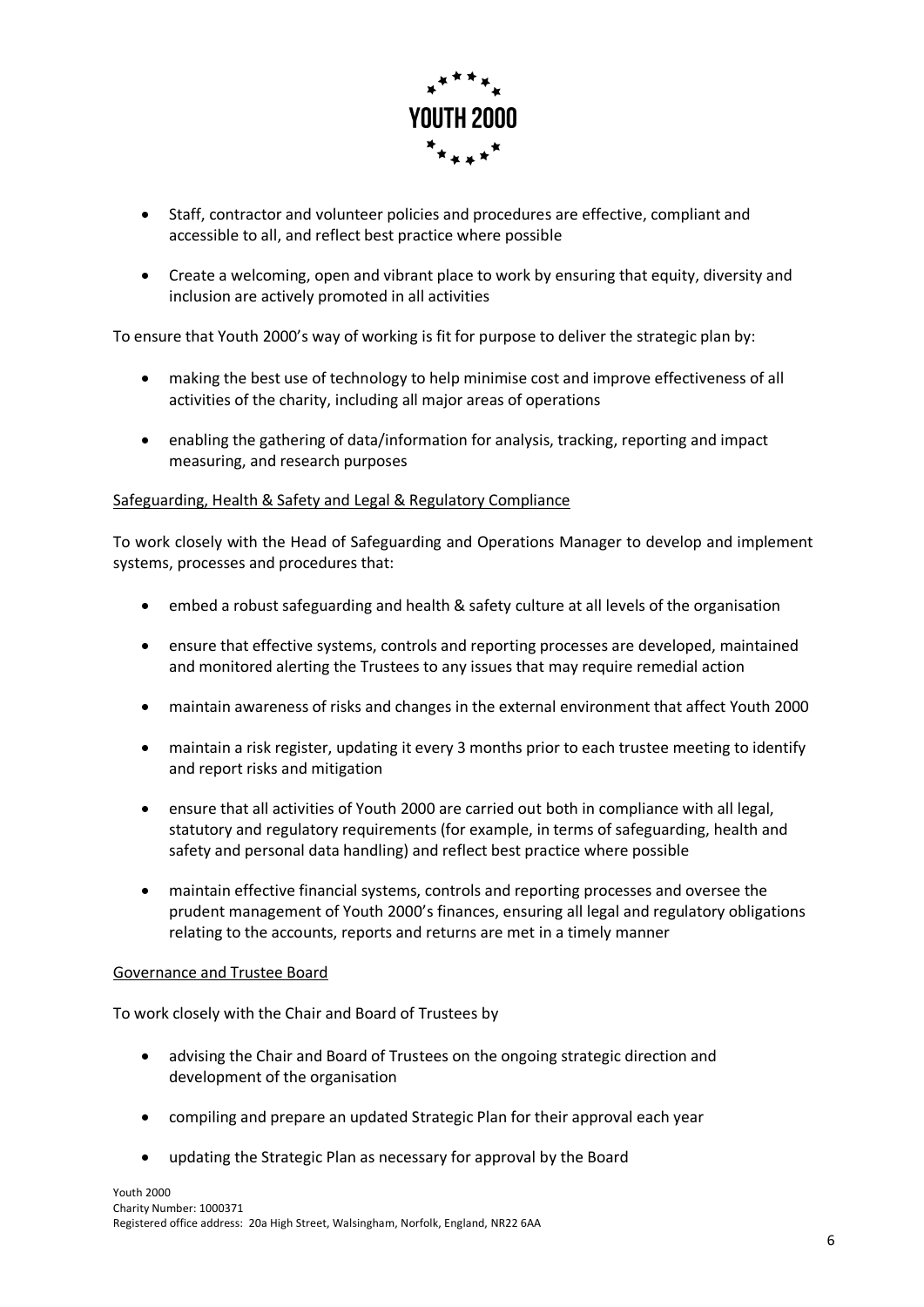

To ensure regular timely reporting of

- progress against the Strategic Plan
- any issues or matters which require the attention of the Board
- the impact of our activities
- the current and projected state of finances of the charity, including a report against budget
- updates upon the changes and developments in the external environment and management of governance and risk

This will be done by a monthly management report and meeting with the Chair of Trustees and quarterly board reports and meetings with the whole Board of Trustees.

To support the Chair of Trustees in the management of the governance of the charity by ensuring timely compliance with all legal, statutory and regulatory requirements.

#### Impact Measurement

To develop and implement systems, processes and procedures which monitor key indicators of the impact of our activities upon

- the health of our culture
- young people and in particular their commitment to discipleship and our vision, mission, ambition, values and charism
- our finances
- our relationships (both internal and external) to include particularly listening to our staff, beneficiaries, stakeholders and those outside our organisation (including our critics) within the Catholic and Christian Churches and beyond.

So that, we can improve our performance and clearly demonstrate the short and longer-term impact of all our work.

# Fundraising

To lead the development and success of Youth 2000's fundraising by

• creating a culture of fundraising among staff, mission team and wider supporters so that it becomes a normal and accepted part of the day to day of our mission in which everyone plays an important part.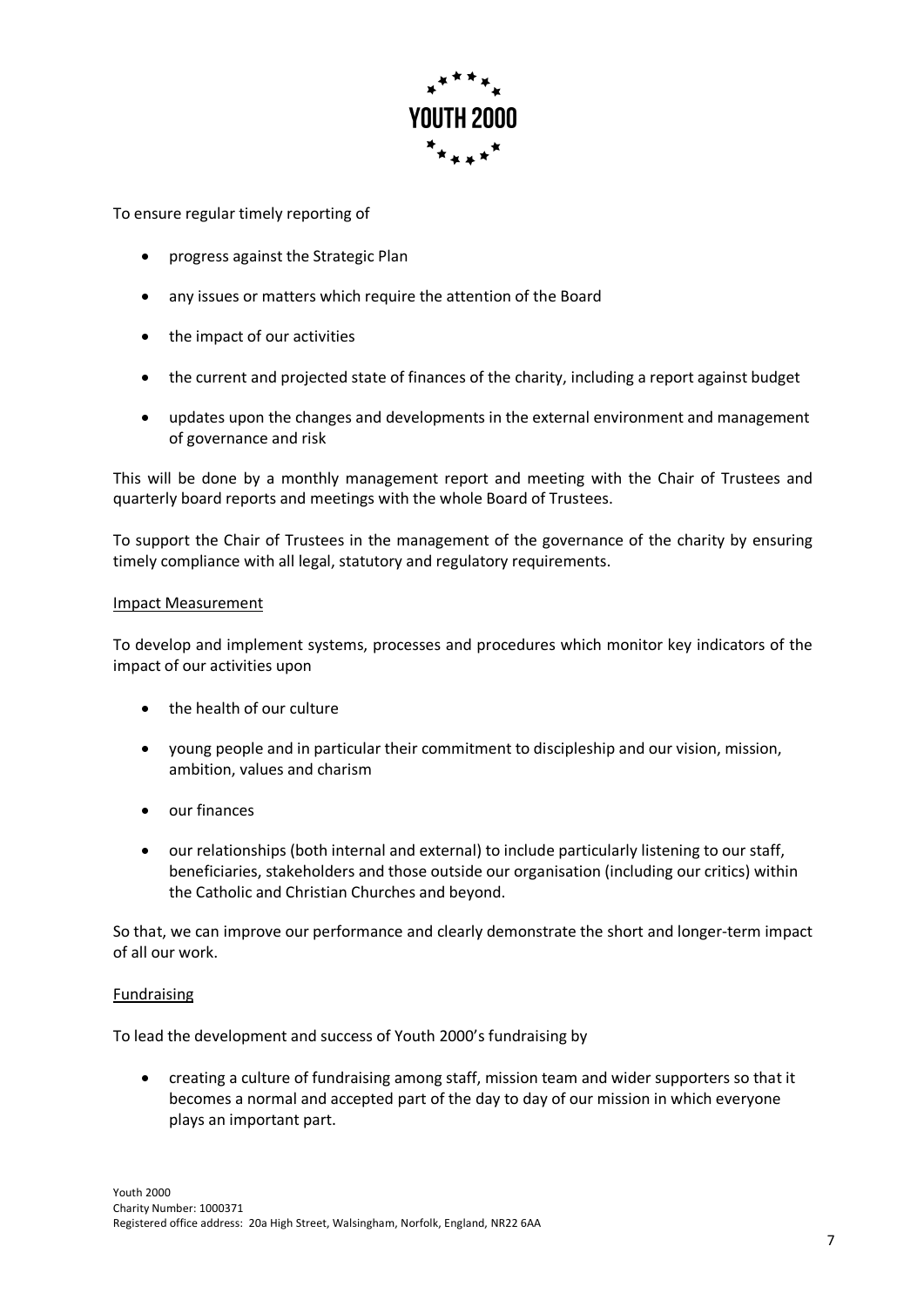

- managing the Development Coordinator in the development and execution of the fundraising strategy
- supporting the work of the Development Coordinator including
	- $\circ$  the compilation of grant applications from grant-making trusts and organisations and maintaining our relationship with those bodies through regular and timely communication and high-quality reporting.
	- $\circ$  the development of a strategy for our ongoing income stream from smaller regular giving.
- To build, develop, grow and maintain excellent relationships with private benefactors and grant-making organisations

Principal Working Relationships The Chair of Trustees The Board of Trustees The Staff and Contractor Team

The above list of duties and responsibilities is not exhaustive and you may be required to undertake other responsibilities and training as requested and as appropriate.

# **Person Specification**

#### **Occupational requirement**

Due to the nature of this role, the National Director must be a committed practising Catholic in good standing with their local priest and committed to on-going personal formation and development.

# **Qualifications and experience (essential)**

- An ability to inspire with vision
- Experience of managing others at a manager or team leader level in a business or voluntary capacity
- An ability to think strategically, analyse and reason critically
- An ability to build and maintain excellent relationships with a wide range of stakeholders
- An ability to meet deadlines and solve problems under pressure
- IT competent, including Microsoft Office Suite

#### **Qualifications and experience (desirable)**

- Knowledge of and experience of building and maintaining budgets
- Health & Safety IOSH, knowledge of Safeguarding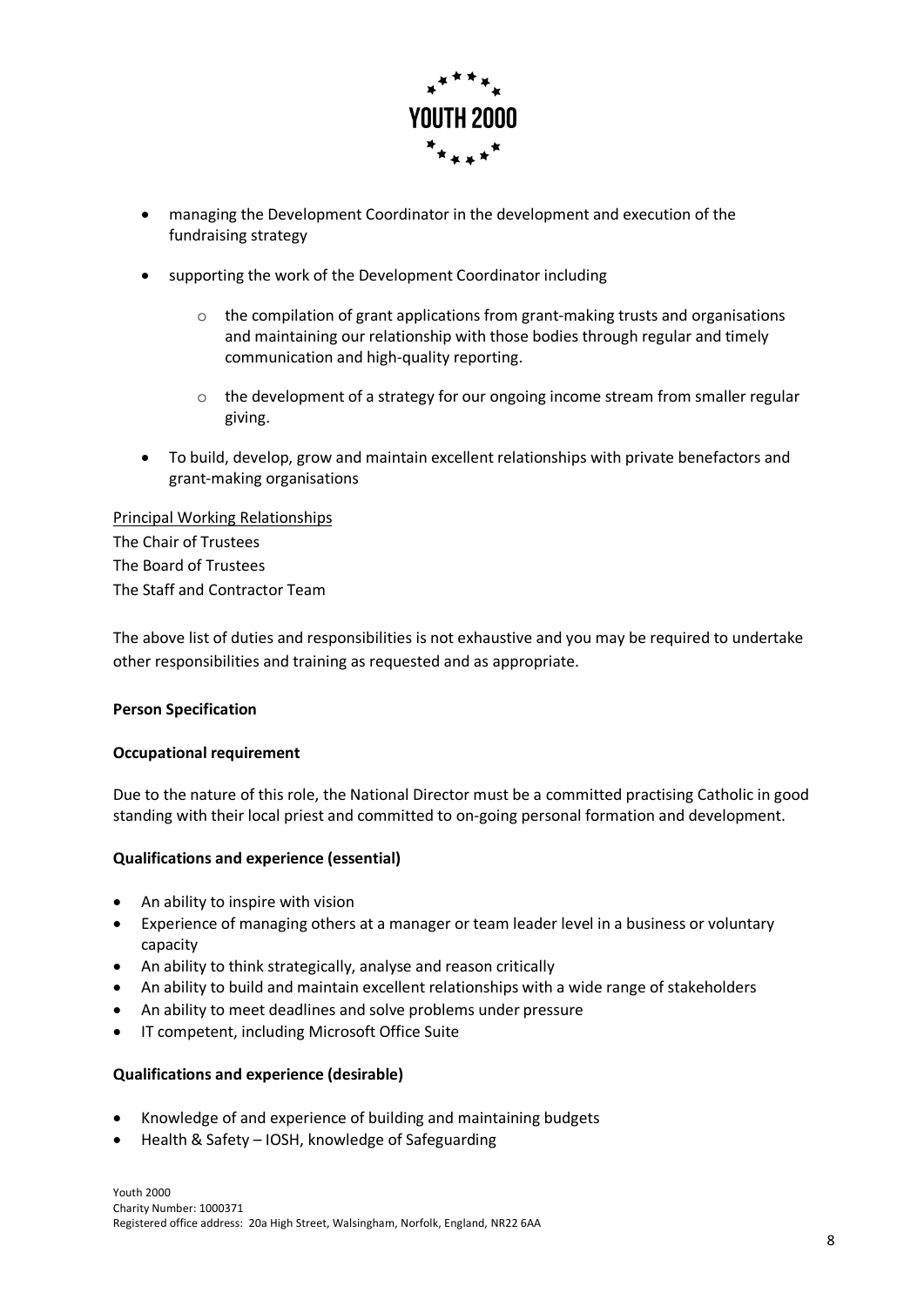

# **Character, gifts and capabilities**

- A good understanding of and empathy for the charism, work, vision & mission of Y2K
- High-levels of faith, integrity and resilience
- Excellent communication and strong interpersonal skills
- An ability to develop a positive, robust relationship with a Board
- An ability to raise and maintain the profile of Youth 2000, making representation externally at senior levels in a creative, courteous and well-judged manner
- Excellent organisational skills, resourceful and self-motivated, with an ability to work under pressure and to be a 'self-starter'
- An ability to get on with people from all walks of life, especially young people and to lead, inspire and manage a variety of people in high pressure situations
- Flexible with regards to working hours and arrangements as will sometimes need to be able to work weekends and evenings (festivals and events) as needed (with time off in lieu - TOIL)
- Attention to detail, capable of multitasking and able to manage time effectively
- Ability to adapt to and quickly learn new software programmes where not familiar with such programmes (Churchsuite, Xero, Notion and Slack)
- Full Driving Licence

**Full-time:** The role is 37.5 hours per week (with opportunity for flexible working) to include Youth 2000 events during evenings and at weekends (with TOIL).

**Location**: Hybrid working: On-site in Yorkshire (new office to be confirmed) with some home working.

**Contract type:** Permanent **Salary:** Circa £40,000 depending upon experience

**Application process:** Please send a comprehensive personal statement demonstrating how you match the role criteria together with a CV and the names of two professional referees and one pastoral referee who may all be contacted **during** the interview process together with a signed automatic disqualification declaration form below to trustees@youth2000.org. Please note that any appointment will be subject to satisfactory references and an enhanced DBS check and proof of the right to work in the UK. If you would like to discuss the role informally before applying please contact us by emailing the address above.

**Closing date:** You are encouraged to submit your application as soon as possible but by the latest by midnight on 13<sup>th</sup> June 2022.

**Interviews:** There will be two stages of the interview process and a third if necessary.

First stage: Week commencing 20<sup>th</sup> June 2022;

**Second Stage:** Week commencing 27<sup>th</sup> June 2022;

Third Stage (if necessary): Week commencing 4<sup>th</sup> July 2022.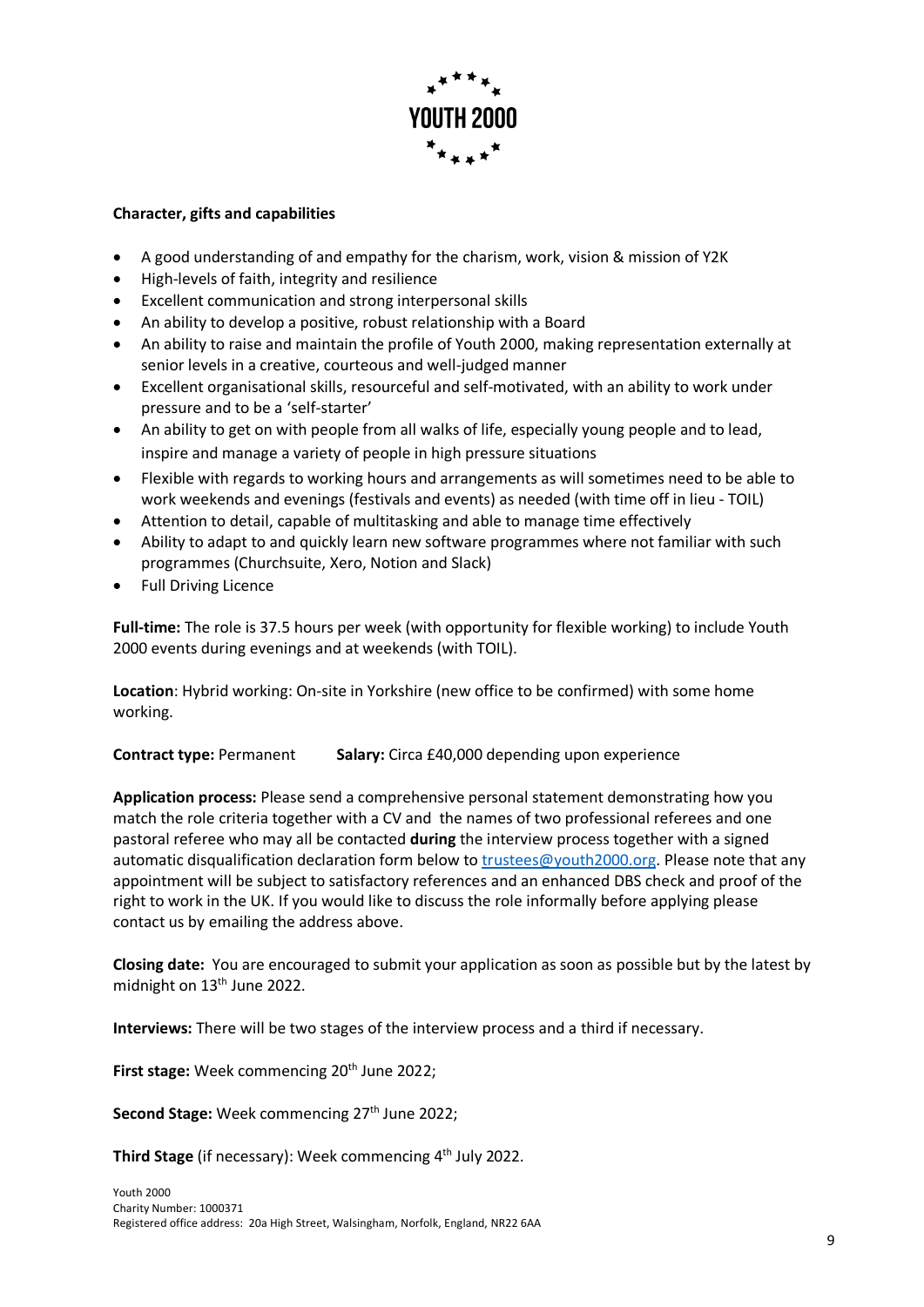

# Senior charity manager positions Automatic disqualification declaration

Senior manager positions<sup>1</sup> have the responsibilities of a chief executive or finance director / chief financial officer.

We will ensure any declaration forms are handled and processed in accordance with duties under the General Data Protection Regulation (GDPR).

Individuals are automatically disqualified from holding a senior management position within a charity if:

- one or more of the reasons in Annex A apply; and
- they have not obtained or applied for a waiver of that disqualification from the Charity Commission

Completing the declaration Read the automatic disqualification guidance<sup>2</sup> first to check if you are disqualified. Complete and sign the declaration to confirm that you are not disqualified.

If one of the disqualification reasons does apply, you may be able to apply for a waiver from the Charity Commission<sup>3</sup>. This may allow you to take up the position.

Pass a copy of the completed declaration to the trustees for the charity's records (the declaration should not be sent to the Charity Commission).

I declare that:

# Declaration

- I am not disqualified from holding a senior manager position; and
- I will inform the trustees promptly if, after the date of this declaration, one or more of the disqualification reasons applies to me.

Full Name:

Signature: Date: Date: Date: Date: Date: Date: Date: Date: Date: Date: Date: Date: Date: Date: Date: Date: Date: Date: Date: Date: Date: Date: Date: Date: Date: Date: Date: Date: Date: Date: Date: Date: Date: Date: Date: D

 $1$ https://www.gov.uk/guidance/automatic-dispute-dispute-dispute-dispute-dispute-dispute-dispute-dispute-dispute-

positions detailed and number: what-a-senior-manager-position-is  $C_1$  is  $C_2$  is  $C_3$  is  $C_4$  is  $C_5$  is  $C_6$  is  $C_7$  is  $C_7$  is  $C_8$  is  $C_7$  is  $C_8$  is  $C_7$  is  $C_8$  is  $C_7$  is  $C_8$  is  $C_9$  is  $C_9$  is  $C_9$ <sup>2</sup> https://www.gov.uk/guidance/automatic-disqualification-rules-for-charity-trustees-and-charity-senior-

Youth 2000 Charity Number: 1000371 Registered office address: 20a High Street, Walsingham, Norfolk, England, NR22 6AA <sup>3</sup> https://www.gov.uk/guidance/automatic-disqualification-rules-for-charity-trustees-and-charity-seniorpositions#apply-waiver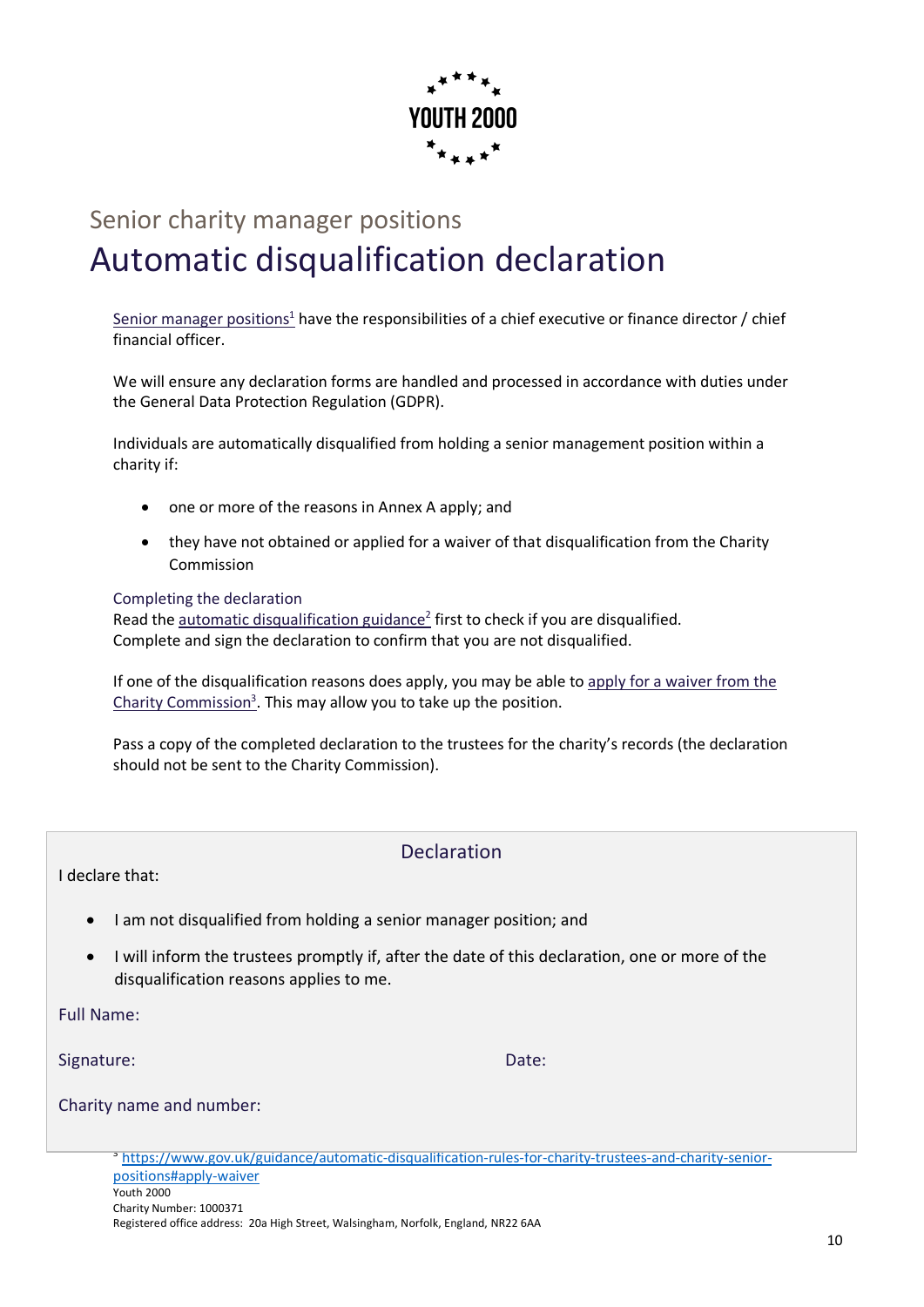

# **Annex A – Disqualification Reasons**

You are automatically disqualified from acting as a trustee or senior manager if:

- 1. You have an **unspent** conviction for any of the following
	- a) an offence involving **deception or dishonesty**
	- b) a **terrorism** offence
		- a. to which Part 4 of the Counter-Terrorism Act 2008 applies
		- b. under sections 13 or 19 of the Terrorism Act 2000
	- c) a **money laundering** offence within the meaning of section 415 of the Proceeds of Crime Act 2002
	- d) a **bribery** offence under sections 1, 2, 6 or 7 of the Bribery Act 2010
	- e) an offence of **contravening a Commission Order or Direction** under section 77 of the Charities Act 2011
	- f) an offence of **misconduct in public office, perjury** or **perverting the course of justice** yes/no
	- g) In relation to the above offences, an offence of: attempt, conspiracy, or incitement to commit the offence; aiding, or abetting, counselling or procuring the commission of the offence; or, under Part 2 of the Serious Crime Act 2007(encouraging or assisting)in relation to the offence
- 2. You are **on the sex offenders register** (ie. subject to notification requirements of Part 2 of the Sexual Offences Act 2003)
- 3. You have an unspent sanction for **contempt of court** for making, or causing to be made, a false statement or for making , or causing to be made, a false statement in a document verified by a statement of truth
- 4. You have been found guilty of **disobedience to an order or direction of the Commission** under section 336(1) of the Charities Act 2011.
- 5. You are **a designated person** for the purposes of Part 1 of the Terrorist Asset-Freezing etc. Act 2010, or the Al Qaida(Asset Freezing) Regulations 2011.
- 6. You have **previously been removed as an officer, agent or employee of a charity** by the Charity Commission, the Scottish charity regulator, or the High Court due to misconduct or mismanagement
- 7. You have **previously been removed as a trustee** of a charity by the Charity Commission, the Scottish charity regulator, or the High Court due to misconduct or mismanagement
- 8. You have been **removed from management or control of any body** under section s34(5)(e) of the Charities and Trustee Investment (**Scotland**) Act 2005 (or earlier legislation)